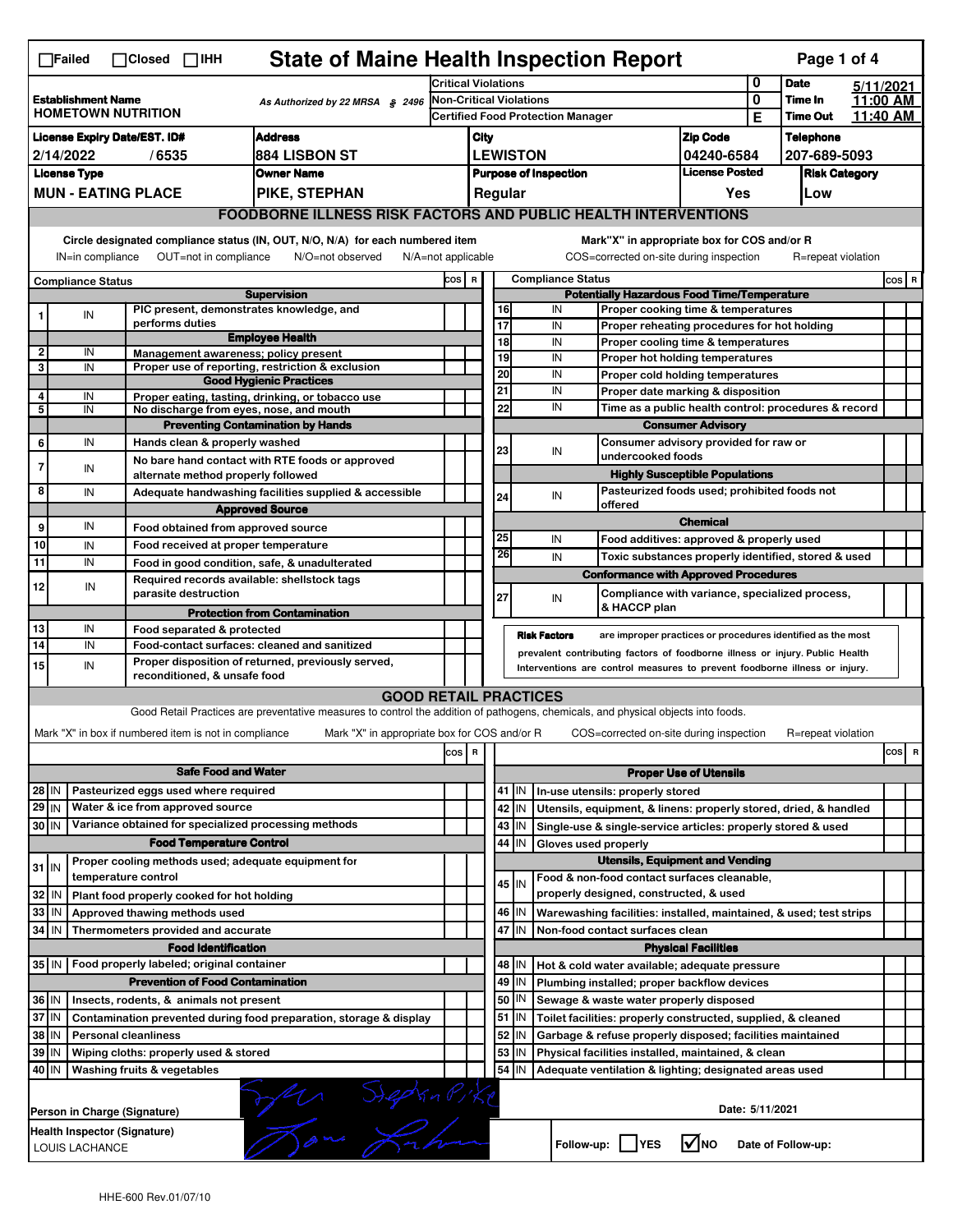|                                                        | Page 2 of 4                     |           |              |                                 |                   |                                |                                  |  |  |  |  |
|--------------------------------------------------------|---------------------------------|-----------|--------------|---------------------------------|-------------------|--------------------------------|----------------------------------|--|--|--|--|
| <b>Establishment Name</b><br><b>HOMETOWN NUTRITION</b> |                                 |           |              | As Authorized by 22 MRSA        | 5/11/2021<br>Date |                                |                                  |  |  |  |  |
| License Expiry Date/EST. ID#<br>2/14/2022<br>/6535     | <b>Address</b><br>884 LISBON ST |           |              | City / State<br><b>LEWISTON</b> | /ME               | <b>Zip Code</b><br> 04240-6584 | <b>Telephone</b><br>207-689-5093 |  |  |  |  |
| <b>Temperature Observations</b>                        |                                 |           |              |                                 |                   |                                |                                  |  |  |  |  |
| Location                                               |                                 |           | <b>Notes</b> |                                 |                   |                                |                                  |  |  |  |  |
| 3 bay sink                                             | $113*$                          |           |              |                                 |                   |                                |                                  |  |  |  |  |
| Handwash                                               | $108*$                          | restroom  |              |                                 |                   |                                |                                  |  |  |  |  |
| Cooler                                                 | $39*$                           | Air temp  |              |                                 |                   |                                |                                  |  |  |  |  |
| Handwash                                               | $110*$                          | Prep area |              |                                 |                   |                                |                                  |  |  |  |  |



**Date: 5/11/2021**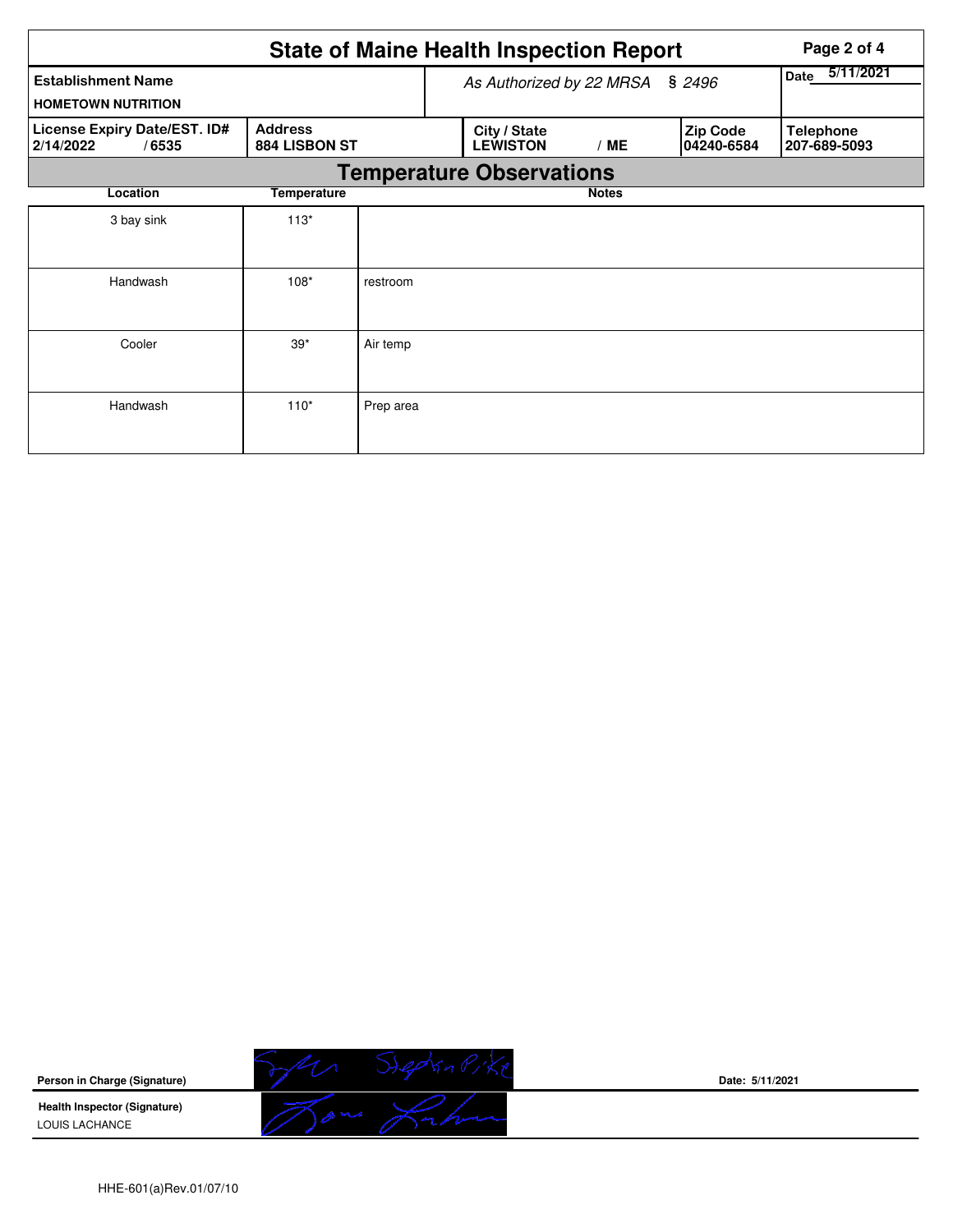| <b>State of Maine Health Inspection Report</b>                                                                                                     |                                        |                                 |           |                               |  |  |  |  |
|----------------------------------------------------------------------------------------------------------------------------------------------------|----------------------------------------|---------------------------------|-----------|-------------------------------|--|--|--|--|
| Date<br><b>Establishment Name</b><br><b>HOMETOWN NUTRITION</b>                                                                                     |                                        |                                 |           |                               |  |  |  |  |
| License Expiry Date/EST. ID#<br>2/14/2022<br>/6535                                                                                                 | <b>Address</b><br><b>884 LISBON ST</b> | City / State<br><b>LEWISTON</b> | <b>ME</b> | <b>Zip Code</b><br>04240-6584 |  |  |  |  |
| <b>Observations and Corrective Actions</b>                                                                                                         |                                        |                                 |           |                               |  |  |  |  |
| Violations cited in this report must be corrected within the time frames below, or as stated in sections<br>8-405.11 and 8-406.11 of the Food Code |                                        |                                 |           |                               |  |  |  |  |



**Date: 5/11/2021**

HHE-601(a)Rev.01/07/10 Page 3 of 4